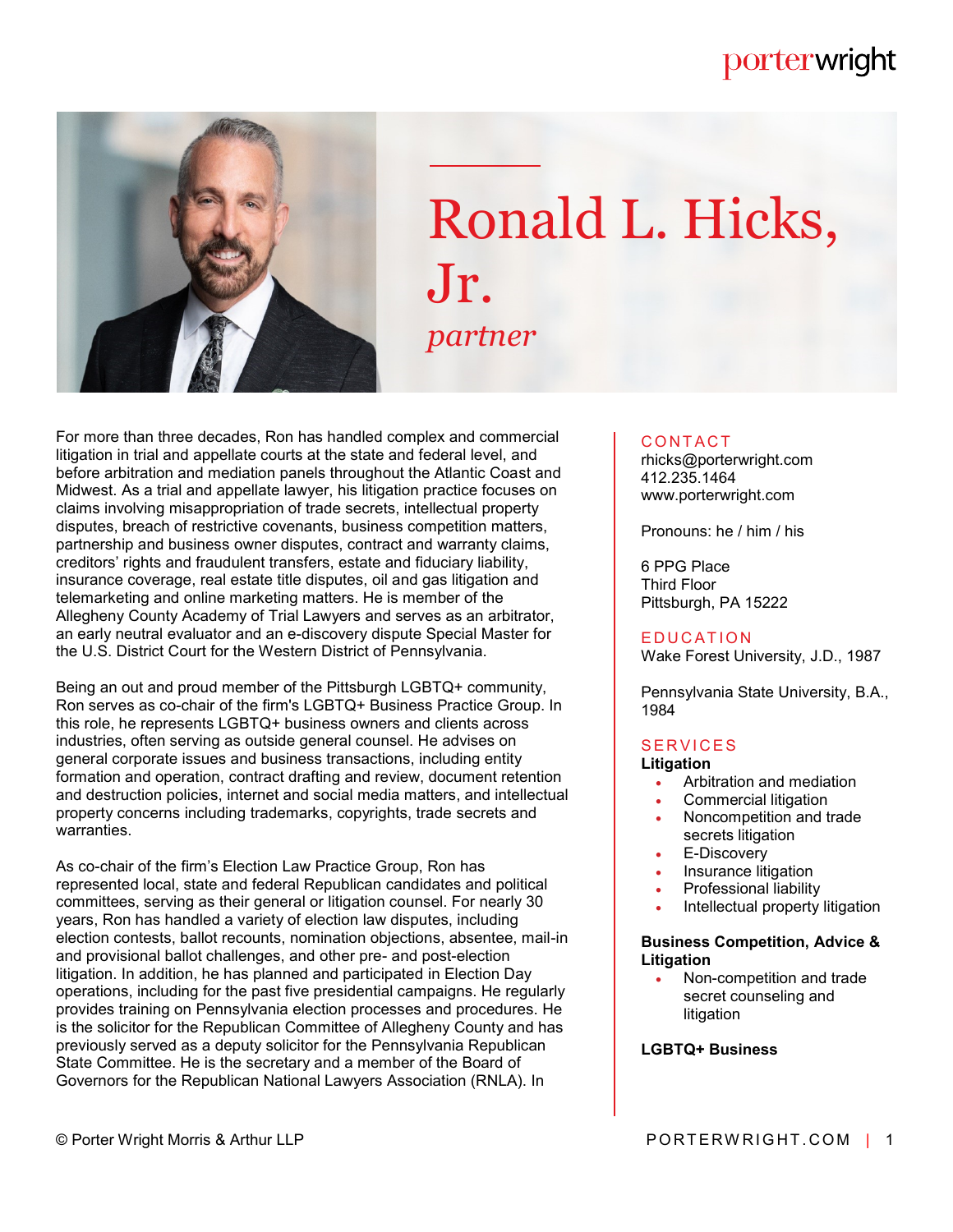2018, RNLA awarded Ron with the Robert J. Horn Chairman's Award for his nationally distinguished service in protecting the honesty and accuracy of U.S. elections.

Ron has an AV Preeminent Rating from the *Martindale-Hubbell®* Peer Review Rating program. He was named a "Lawyer of the Year" by *Best Lawyers*® 2022 Pittsburgh, Pennsylvania in the area of Litigation – Real Estate and was ranked in the areas of Commercial Litigation, Litigation - Bankruptcy, Litigation – Construction. He was also named to the *Pennsylvania Super Lawyers*® list, included in Who's Who in American Law and named to the Order of the Barristers.

# REPRESENTATIVE MATTERS

- Obtained orders striking a 24-year-old default judgment and dismissing a quiet title action claiming adverse possession of severed oil and gas rights based on such judgment, which orders were affirmed on appeal.
- Obtained, after 30 days of trial in a New Jersey state court, a \$12.8 million verdict against a client's legacy insurance companies for environmental clean-up damages.
- Enforced an employee's restrictive covenants by obtaining, following a two-day hearing in federal court, a preliminary injunction imposing a 12-month non-compete in the employee's former territory, an 18 month non-solicitation of his former employer's customers and employees, and an indefinite ban on disclosing or using in any manner the client's confidential information or other property.
- Protected a manufacturer's customer information and other trade secrets by obtaining, after a three-day evidentiary hearing in federal court, one-year and 10-year injunctions to prevent their misuse by a former salesman and a terminated dealer.
- Obtained, after two 10-day jury trials in federal court, judgments totaling over \$14 million for siblings against their brother/uncle and his wife for misappropriation and fraudulent transfer of family assets, and protecting those judgments by obtaining pre-verdict and postjudgment freeze orders, a declaratory judgment in Florida state court that a condominium was not homestead property, and a declaratory judgment in federal bankruptcy court that the judgment against the wife was not dischargeable.
- Served as lead trial and appellate counsel in *In re: Canvass of Absentee Ballots of November 2003 General Election*, 843 A.2d 1223 (Pa. 2004), in which the Pennsylvania Supreme Court declared the "in-person" delivery requirement for absentee ballots under the Pennsylvania Election Code was mandatory, resulting in a Pennsylvania Superior Court Republican candidate winning her election by 28 votes out of more than 2.25 million cast.

# **BAR ADMISSIONS**

# Pennsylvania

- Supreme Court of Pennsylvania
- U.S. Court of Appeals for the Third Circuit
- U.S. District Court for the Western District of Pennsylvania
- U.S. District Court for the Eastern District of Pennsylvania
- U.S. District Court for the Middle District of Pennsylvania

# porterwright

# SERVICES (CONTINUED)

# **Government & Regulatory Affairs**

Election law representation

# **Business Growth & Operation**

- Business transactions
- Corporate governance
- Insurance

#### **Energy**

- Coal and mineral rights
- Oil and gas

# **Entrepreneurship & Startups**

- Entity formation
- Operations, transactions and governance

# **Privacy & Data Security**

- Records management and privacy policies
- Retail and web commerce
- Social media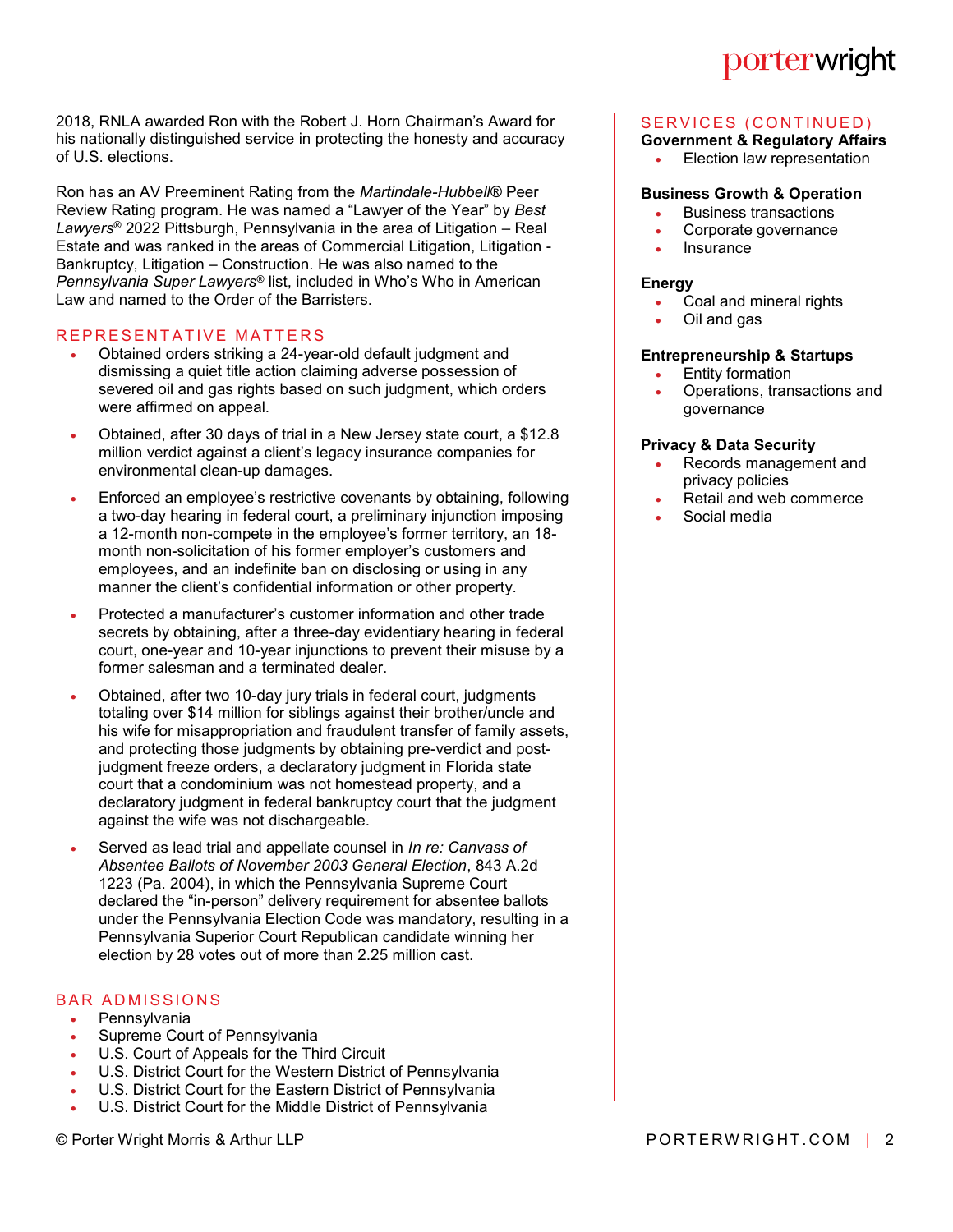**Supreme Court of the United States** 

#### PRESENTATIONS

- "A Conversation with PNC Employees & Service Partners," A Digital Pride Experience, PNC Proud and Women Connect, June 8, 2022
- "Being a Better Lawyer in Working with the LGBTQ+ Community," Porter Wright Annual Ethics Seminar, Dec. 9, 2021
- "LGBTQ Business Symposium," Porter Wright, Oct. 11, 2021
- "RNLA Members Call: Election Law Changes & How COVID-19 May Impact Voting," Republican National Lawyers Association, March 27, 2020
- "How to Get Your Social Media, Email and Text Evidence Admitted (and Keep Theirs Out)," NBI, Dec. 21, 2018
- "Election Law Matters," American Inns of Court, Pittsburgh Chapter, Dec. 20, 2018
- "Pennsylvania Election Day", RNLA, October 2018
- "Leveraging Networks," ACBA's Women's Institute for Leadership in the Law, Aug. 21, 2018
- "Election Day Operations," RNLA National Election Law Seminar, Aug. 4 & 5, 2018
- "How to Get Your Social Media, Email and Text Evidence Admitted (and Keep Theirs Out)," NBI, July 31, 2018
- "Dealing with International Contracts: The Cost Savings Edition," ACC Webcast, March 7, 2018
- "Business Attorney's Guide to Information Technology," NBI, Dec. 19, 2017
- "Drafting an Asset Purchase Agreement: Key Provisions," NBI, Nov. 13, 2017
- "The Ethical Obligations of the Lawyer in a World of Increased Information and Security," RNLA National Election Law Seminar, Aug. 5, 2017
- "Legal Holds: Ten Tips to Properly Execute a Defensible Litigation Hold," ACC Small Law Office Department Webcast, May 11, 2017
- "The Rules of Evidence: A Practical Toolkit," NBI, April 28, 2017
- "Advanced Contract Drafting Techniques and Tips for Choice of Law and Venue Clauses," ACC Webcasts, Virtual Roundtable Series II, Program 3, Nov. 17, 2016
- "Dealing with 'Rambo' Litigators: How to Counter Unfair Tactics and Intimidation," ALI-CLE Webinar, Nov. 14, 2016
- "Penalty: Holding on the Offense! Everything You Need to Know About Legal Holds," ACC 2016 Annual Meeting, Oct. 18, 2016
- "How to Get Your Social Media, Email and Text Evidence Admitted (and Keep Theirs Out)," NBI, Aug. 31, 2016
- "Mock Trial Provisional Ballot Challenges," RNLA Summer Election School, Aug. 15, 2015
- "The Rules of Evidence: A Practical Toolkit (Handling Email, Social Media and Other ESI & Ethical Considerations)," NBI, July 31, 2015
- "Being Counsel to a Campaign," RNLA Summer Election School, Aug. 10, 2014
- "Natural Gas Title Washing," Best of the Oil and Gas Law Colloquium, Jan. 23, 2014

#### PUBLICATIONS

 "The interplay between indemnification provisions and insurance clauses in contracts for goods and services," *ACC Docket*, March 2014